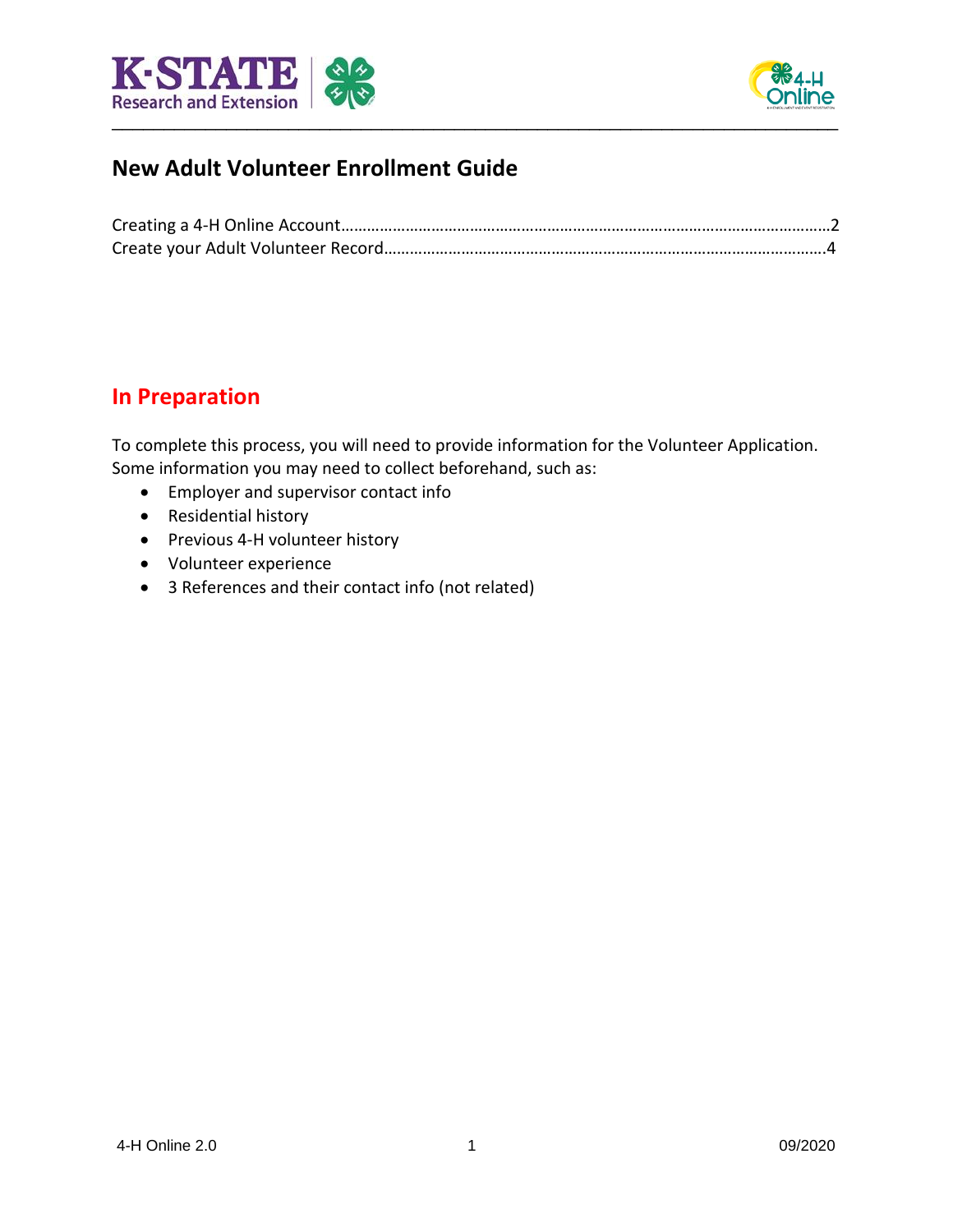



# **Creating a 4-H Online Account**

If you or your family have never used 4-H Online, begin by creating an account.

**Note**: If you or your family had an account in 4HOnline 1.0, enter the login information for your existing account. If you need assistance accessing your existing account, contact your [local Extension office](https://www.ksre.k-state.edu/about/stateandareamaps.html) for assistance; do not create a new account!

- 1. Go t[o http://v2.4honline.com.](http://v2.4honline.com/)
- 2. Click "Don't have an account?"
- 3. Select Kansas from the drop-down menu.





4. Select Kansas 4-H Youth Development as your Institution.

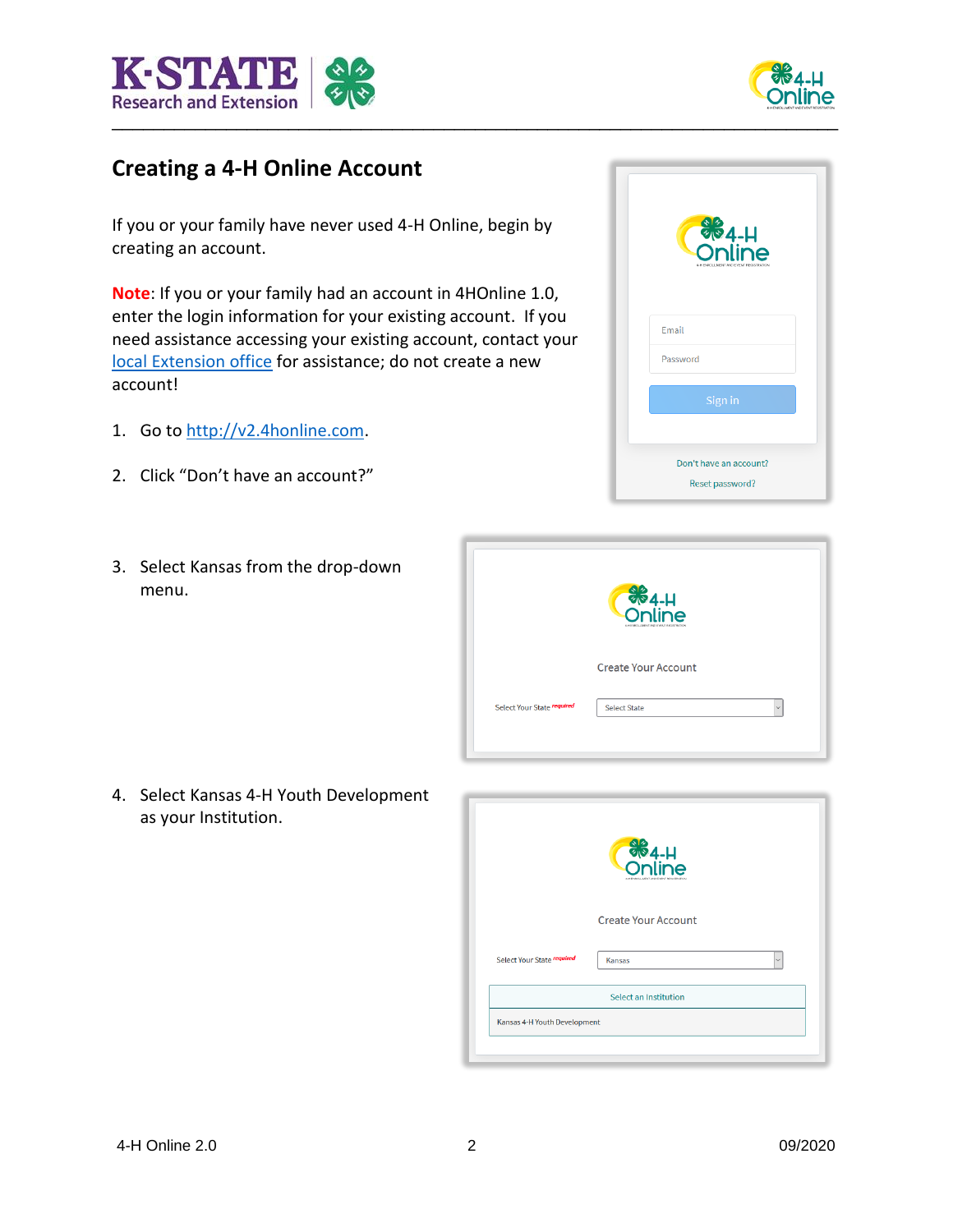



5. Choose your 4-H county or Tribal Nation.

|                        | <b>S</b><br>Online              |
|------------------------|---------------------------------|
|                        | <b>Create Your Account</b>      |
|                        | Kansas 4-H Youth Development    |
| Select County required | $\checkmark$                    |
|                        | Continue<br><b>Back</b>         |
|                        | Do you want to sign in instead? |

6. Complete your information.

**Note**: Family Name is your last name.

7. Create a password.

**Note**: Keep the email address and password used in your records, as you will use this account to reenroll each year and to register for some 4-H events.

- 8. Click [Create Account].
- 9. Enter your address information.
- 10. Click [Verify].

**Note**: The verification process may require you to select an appropriate USPS format.

**Note**: If an existing account is found, click the Confirm button and login. If you have forgotten your password, click "Reset Password?" to receive an email with a link to set a new password.

|                                        | Kansas 4-H Youth Development         |
|----------------------------------------|--------------------------------------|
|                                        |                                      |
| County required                        | Atchison                             |
| <b>Email required</b>                  | yourfamilyemailaddress@gmail.com     |
| Confirm Email required                 | yourfamilyemailaddress@gmail.com     |
| Family Name required                   | Smith                                |
| <b>Mobile Phone Number</b><br>required | 111-111-1111                         |
|                                        | Format ###-###-####                  |
| Password required                      | $•••••••••••$                        |
| Confirm Password required              |                                      |
|                                        | <b>Create Account</b><br><b>Back</b> |
|                                        |                                      |

| Verify Your Address  |                                     |  |  |
|----------------------|-------------------------------------|--|--|
| <b>Address</b>       |                                     |  |  |
| Address <sub>2</sub> |                                     |  |  |
| City                 |                                     |  |  |
| <b>State</b>         | <b>Select State</b><br>$\checkmark$ |  |  |
| <b>Postal Code</b>   |                                     |  |  |
| Country              | <b>US</b>                           |  |  |
| Verify               |                                     |  |  |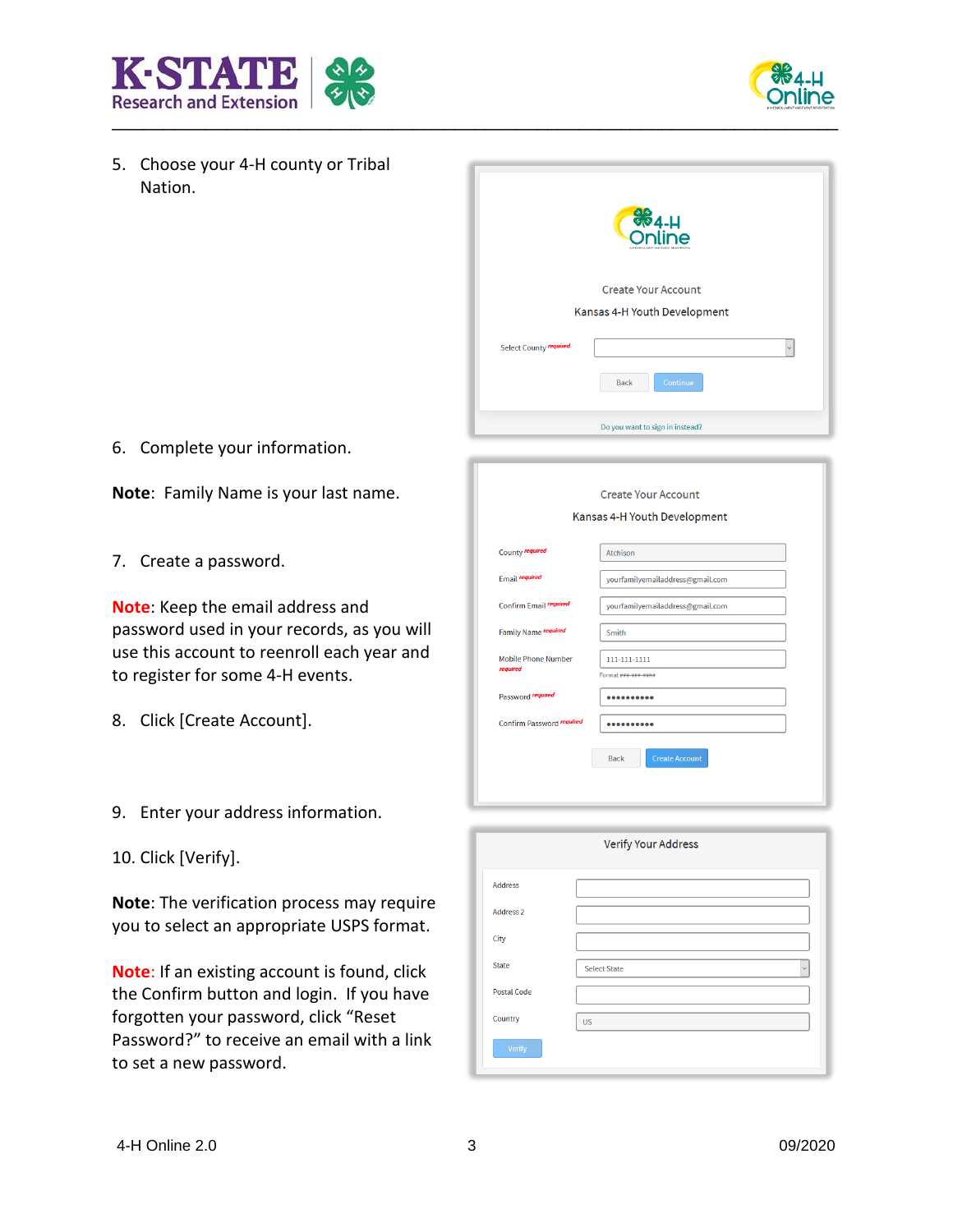



 $\overline{A}$ 

 $\bullet$ 

 $\overline{\Xi}$ 

# **Create your Adult Volunteer Record**

- 11. Click the [Add Member] button, then click the 4-H button when asked "Which program would you like to join?"
- 12. Click [Next].
- 13. Enter your information.
- 14. Click [Next].
- 15. Complete the "About You" form with the requested information.
- 16. Click [Next].
- 17. Select "I want to join 4-H as a New or Returning Adult Volunteer."

|  |  | 18. Click [Finish]. |
|--|--|---------------------|
|--|--|---------------------|



- 19. Click [Select Volunteer Types] to indicate how you are planning to participate in the program throughout the year.
- 20. Select an appropriate Volunteer Type to begin:
	- Club Volunteer
	- Project Volunteer
	- Program Volunteer

| Add Volunteer Type       |              |
|--------------------------|--------------|
| <b>Volunteer Type</b>    |              |
|                          | $\checkmark$ |
| <b>Club Volunteer</b>    |              |
| <b>Project Volunteer</b> |              |
| Program Volunteer        |              |

Title



Add Member

Which program would you like to join?

**Add Member** 

 $\sim$  Next  $^{-1}$ 

 $\bullet$ 

**About You** 

 $\overline{3}$ 

**About You** 

 $\overline{2}$ 

**Profile** 

 $\mathcal{L}$ 

Profile

Choose a da

Ioin a Program

 $4-H$ 

**Join a Drogram** 

**Sirth Date** re

Type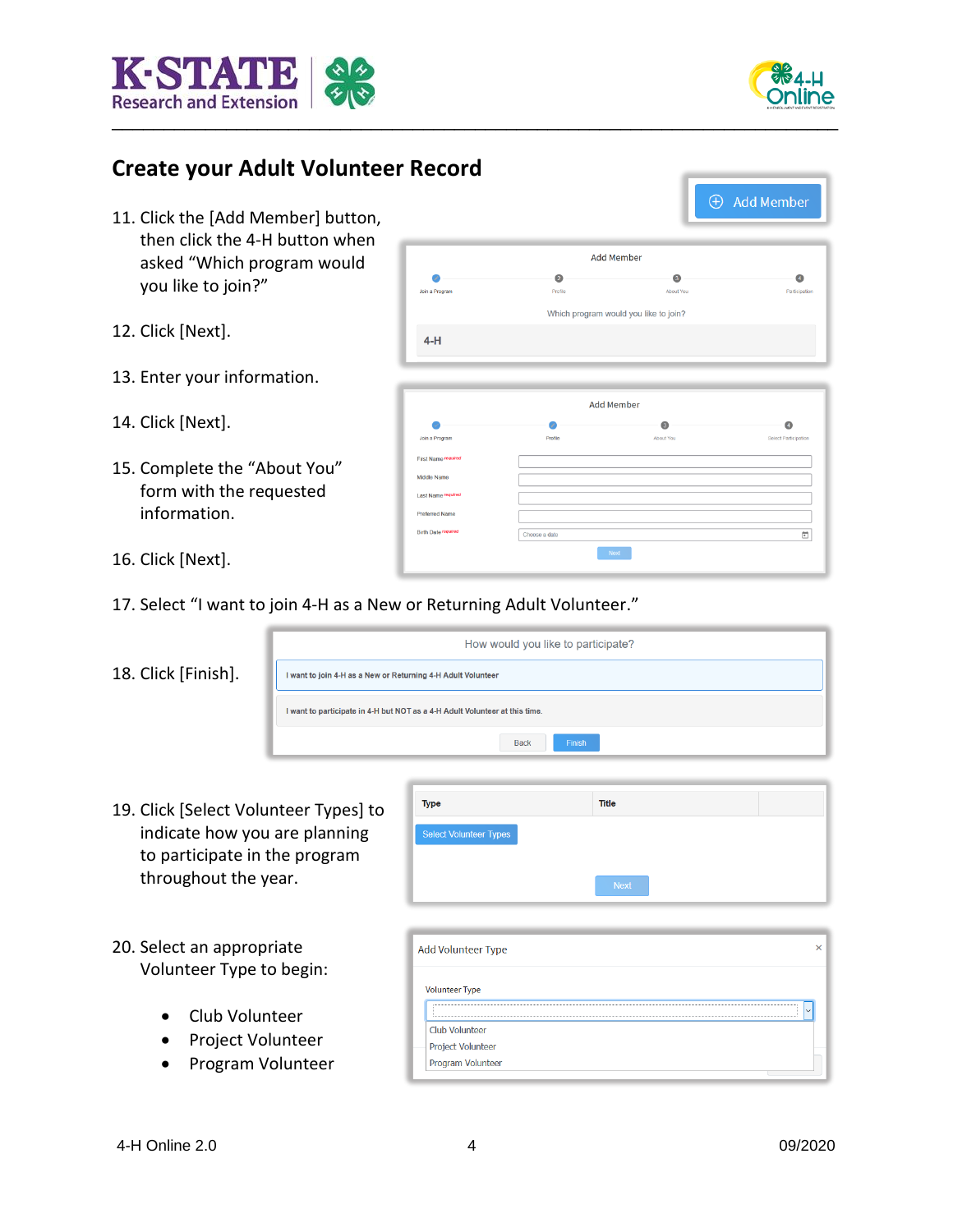



**Note**: At least one Volunteer Type is required during the enrollment process. You may add more Volunteer Types later if needed.

**Note**: If you are unsure what type of Volunteer responsibilities you will hold, please select Program Volunteer, General Volunteer.

- 21. Click [Add] next to your specific role.
- 22. If you are a Project Leader for a specific club, you will need to select the Club Volunteer Type "Project Leader – Club Based," and a Project Volunteer Type.
- 23. Repeat steps 1-4 for each Volunteer type you would like to participate as this year.
- 24. Click the trash icon to remove any Volunteer Types you are not participating in this year.
- 25. Click [Next].
- 26. If you have selected a Club Volunteer Type, click [Select Clubs] to choose the Clubs with which you would like to volunteer.

**Note**: If you did not select a Club Volunteer Type at Step 19, you won't see this screen. You may go back and add it if needed.

27. Select the County, Club and Volunteer Type that corresponds with the Club in which you would like to participate.

| Add Volunteer Type           | ×            |
|------------------------------|--------------|
| <b>Volunteer Type</b>        |              |
| <b>Club Volunteer</b>        | $\checkmark$ |
| <b>Assistant Club Leader</b> | Add          |
| <b>Cloverbud Leader</b>      | Add          |
| <b>Club Leader</b>           | Add          |
| Co-Club Leader               | Add          |

| <b>Type</b>                   | <b>Title</b>          |     |
|-------------------------------|-----------------------|-----|
| <b>Club Volunteer</b>         | <b>Club Leader</b>    | Tim |
| <b>Project Volunteer</b>      | <b>Project Leader</b> | ⋒   |
| <b>Select Volunteer Types</b> |                       |     |
|                               | <b>Next</b>           |     |



| <b>Add Clubs</b>         | $\times$     |
|--------------------------|--------------|
| County required          |              |
| Southwind District, Iola | $\checkmark$ |
| Volunteer Type required  |              |
| <b>Club Leader</b>       | $\checkmark$ |
| <b>City Slickers</b>     | Add          |
| <b>Logan Pals</b>        | Add          |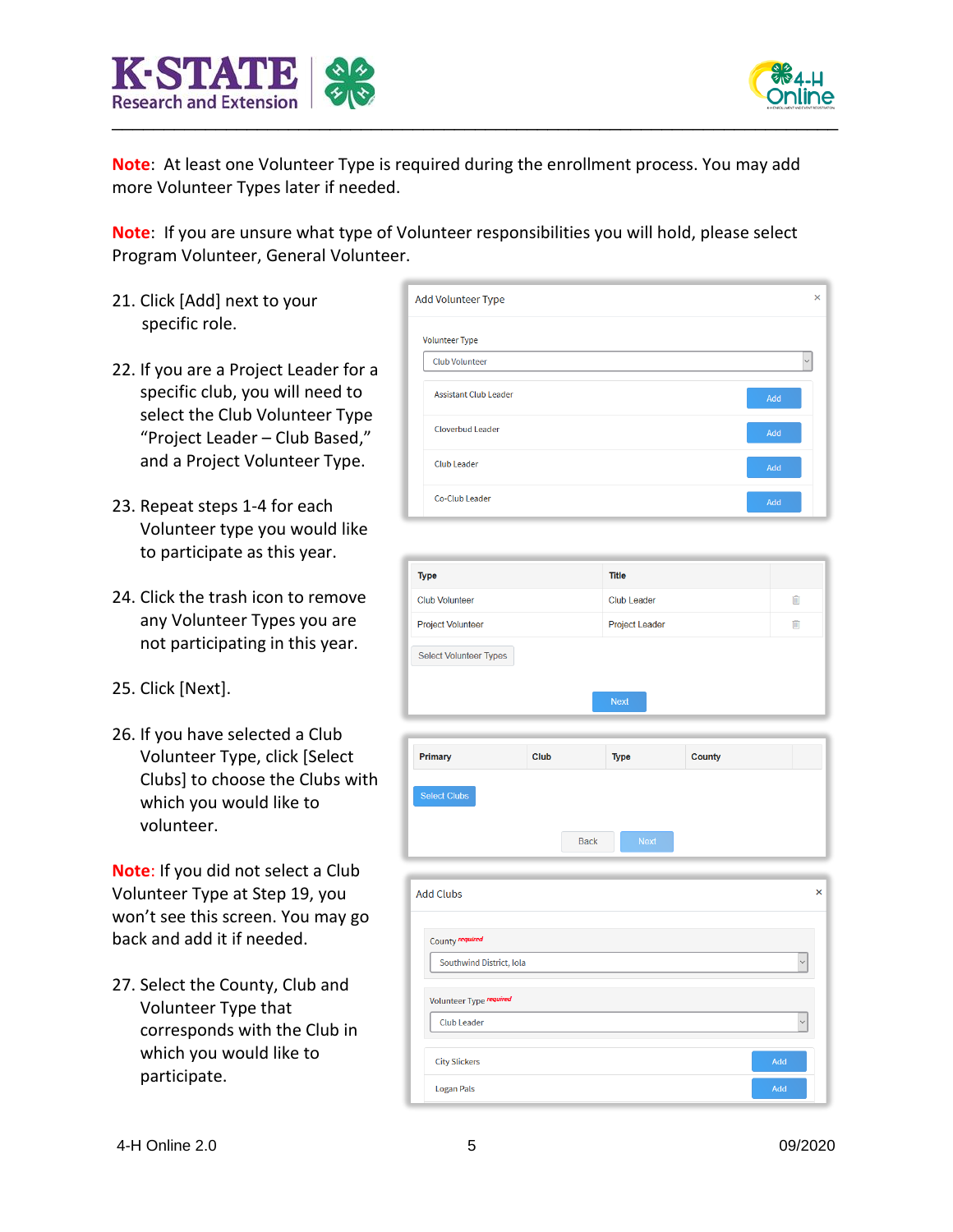



- 28. Click [Add] next to the Club.
- 29. Repeat steps 8-10 for each Club in which you would like to participate.
- 30. If you have selected to

participate as a Project Leader, you will be prompted to select a Project. Click [Select Projects]

| Project                |             | Club |             |  |  |
|------------------------|-------------|------|-------------|--|--|
| <b>Select Projects</b> |             |      |             |  |  |
|                        | <b>Back</b> |      | <b>Next</b> |  |  |

**Note**: If you did not select a Project Volunteer Type at Step 19, you won't see this screen. You may go back and add it if needed.

31. Select Club if you are a project leader for a specific Club, and select the Club.

> If you are a Countywide project leader, select the County button. Next, select the Project Volunteer Type that best describes your involvement this year.

- 32. Click [Add] next to the Project you will be working with.
- 33. Click [Next] when you are done.

34. Review Questions and add necessary information.

**Note**: there are required fields.

| <b>Add Volunteer Projects</b>                           |
|---------------------------------------------------------|
| Club project volunteer or County wide project volunteer |
| Club                                                    |
| County                                                  |
| Club required<br><b>City Slickers</b><br>$\checkmark$   |
| Volunteer Type required                                 |
| <b>Project Leader</b><br>$\checkmark$                   |

| Project                |             | Club                 |      |
|------------------------|-------------|----------------------|------|
| Dog Care & Training    |             | <b>City Slickers</b> | Till |
| Entomology             |             |                      | ⋒    |
| <b>Select Projects</b> | <b>Back</b> | <b>Next</b>          |      |

## **References**

Please list three references (not related/relatives) who are familiar with your character as it relates to working with youth and adult volunteers.

Reference #1 - Legal Name required

## **Christopher Bell**

Co-worker

Reference #1 Relationship required